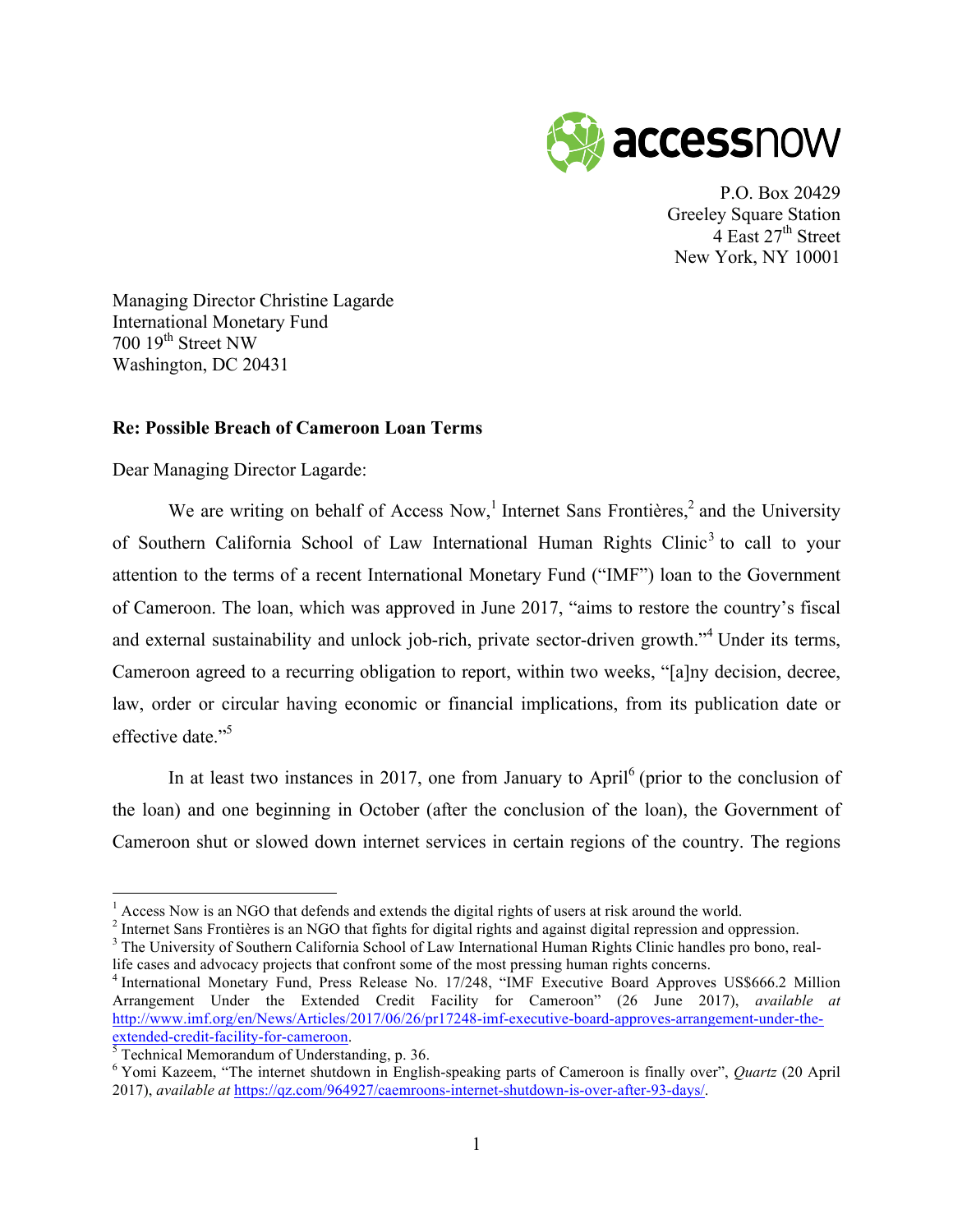targeted are primarily inhabited by the Anglophone minority group in Northwest and Southwest Cameroon.<sup>7</sup> Internet access in the affected Anglophone regions has continued to be intermittently unavailable and problematically slowed or ineffective through  $2018<sup>8</sup>$  We have not been able to locate information indicating that Cameroon reported these violations to the IMF and/or sought approval for these internet shutdowns. These disruptions were key events in the escalation of the conflict. By depriving populations of internet access for many months, the government has created a de facto lawless zone in part of the country. This area is slowly descending into a civil war today.<sup>9</sup>

The result is that the Government's unlawful interference with internet freedom has had a debilitating effect on the economy, affecting not only media companies but also businesses, as they are dependent upon internet for transactions and operations. A conservative estimate of the economic harm done places it at \$3.2 million,<sup>10</sup> while others estimate that the costs may have been as high as \$38.8 million.<sup>11</sup> Further, Cameroon's 2018 Moody's Investor Services ratings were also adversely affected by the civil unrest in the Anglophone communities. These ratings are particularly important because they are used by sovereign wealth funds, pensions, and other investors to assess the creditworthiness of a country.<sup>12</sup>

Cameroon's actions have not targeted the internet alone. Setting aside credible reports of torture, targeted killings, and the forceful suppression of peaceful protest by the Anglophone population, <sup>13</sup> Cameroon has also imposed curfews and closed certain land and maritime

 <sup>7</sup> Amnesty International, *Cameroon: Widespread Human Rights Violations*, p. <sup>8</sup> ("During the protests in the

 $8$  Abdi Latif Dahir, "Cameroon has restricted internet access for more than 150 days in 2017", Quartz (27 November 2017), *available at* https://qz.com/1138529/cameroons-anglophone-ambazonia-region-has-had-internet-restrictionfor-150-days-in-2017.<br><sup>9</sup> BBC World News "Burning Cameroon: Images you're not meant to see" available at

https://www.bbc.com/news/world-africa-44561929<br><sup>10</sup> Universal Periodic Review, Joint Submission of Members of the Southern Cameroons Diaspora in the United<br>States and the Southern Cameroons Public Affairs Committee (April

<sup>&</sup>lt;sup>11</sup> Collaboration on International ICT Policy in East and Southern Africa, The Economic Impact of Internet Disruptions in Sub-Saharan Africa (September 2017), p. 2, available at https://cipesa.org/?wpfb\_dl=249.<br><sup>12</sup> See Trading Economics, "Cameroon – Credit Rating," available at

https://tradingeconomics.com/cameroon/rating. <sup>13</sup> *See* "U.S. accesses Cameroon of 'targeted killings" of Amglophones" *Reuters* (June 2018), *available at* https://www.reuters.com/article/us-cameroon-usa/us-accuses-cameroon-of-targeted-killings-of-anglophonesidUSKCN1IJ23Y.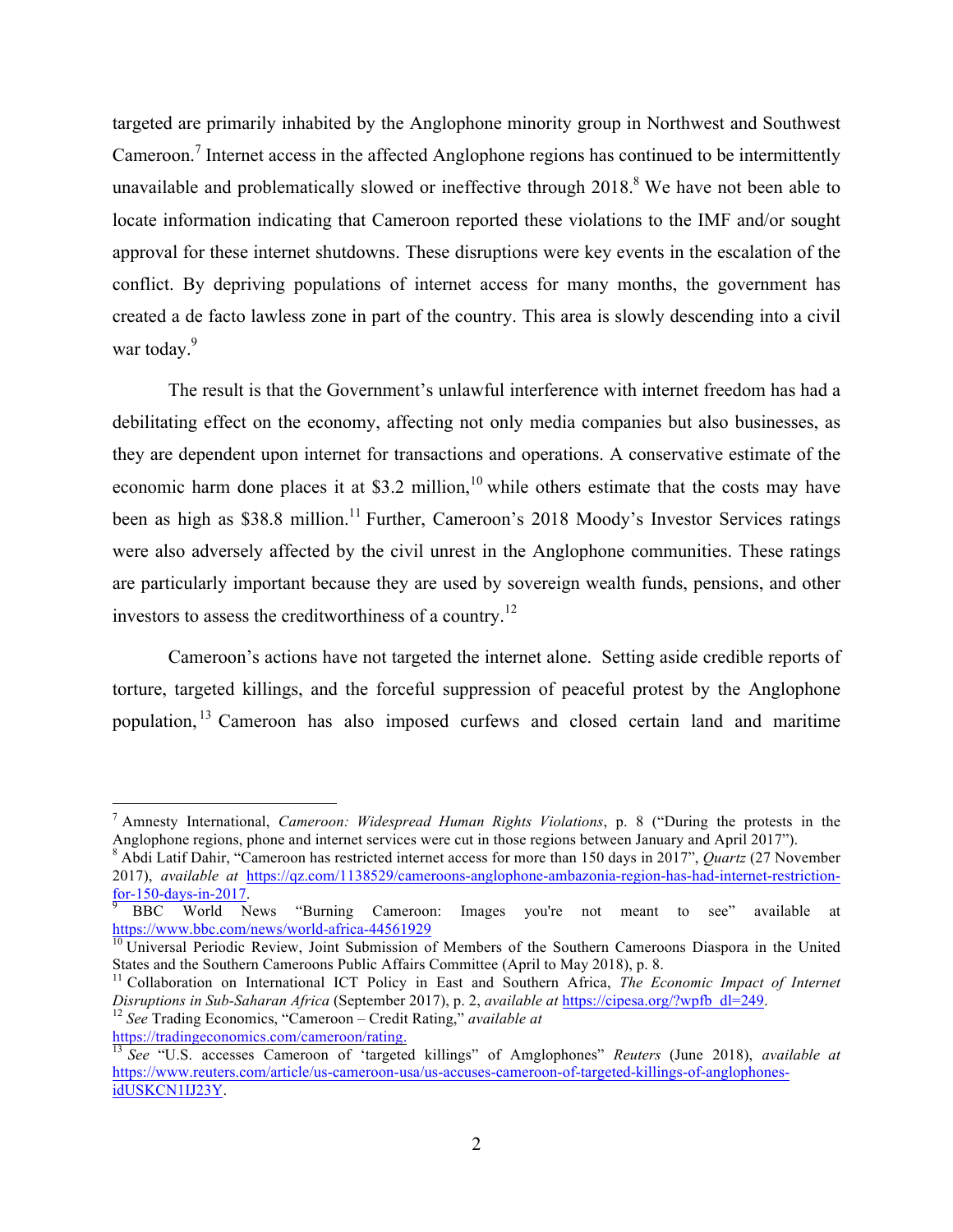borders.<sup>14</sup> Such actions have also substantially crippled the regional economy. As a result, the Government was required to report actions that occurred after June 2017 to the IMF.

We understand that the IMF's next review of Cameroon's compliance with the terms of the loan is expected to be completed by 30 June  $2018<sup>15</sup>$  We therefore respectfully request that the IMF ensure that Cameroon has complied with the terms of its loan by fully and accurately reporting "[a]ny decision, decree, law, order or circular having economic or financial implications, from its publication date or effective date.<sup>116</sup> We also ask that the IMF consider whether Cameroon's conduct, including any failure to report, warrants further consequences with respect to the loan.

Sincerely,

Julie Owono

Executive Director Internet Sans Frontières

Peter Micek

General Counsel Access Now

 <sup>14</sup> *See, e.g.*, Ruth Maclean, "Deaths and detentions as Cameroon cracks down on anglophone activists", *The Guardian* (3 January 2018), *available at* https://www.theguardian.com/world/2018/jan/03/deaths-and-detentions-ascameroon-cracks-down-on-anglophone-activists ("The government closed borders to the [A]nglophone regions before deploying the army's Rapid Intervention Brigade…"); Anna Ho, "Tale of Two States: Cameroon's Crisis", *Berkeley Political Review* (31 December 2017), *available at* https://bpr.berkeley.edu/2017/12/31/tale-oftwo-states-cameroons-crisis/ ("the government, in the days that followed the Oct 1st protests, deployed a thousand soldiers to the regions, put up roadblocks in the major streets, shut down its terrestrial and maritime borders, is metallient from 9 pm to 7am, and once again blocked citizens from accessing the Internet.").<br><sup>15</sup> Memorandum of Economic and Financial Policies, p. 21.<br><sup>16</sup> Technical Memorandum of Understanding, p. 36.